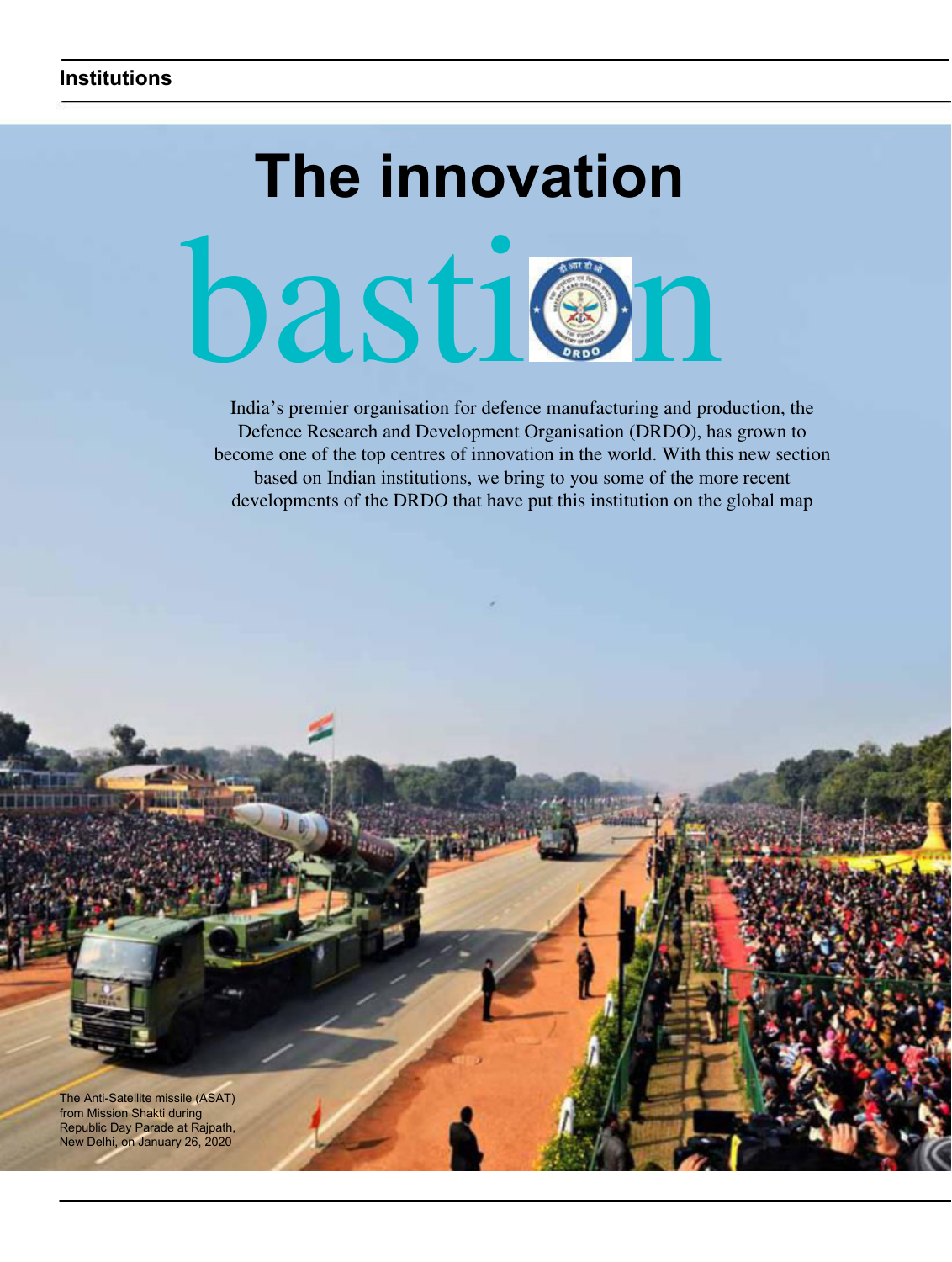**W**hen India'<sup>s</sup>

top scientific institutions, the Defence Science **Organisation** 

(DSO), Defence Technical Development Establishment (DTDE) Directorate of Technical Development and Production (DTDP) were amalgamated in 1958, envisioning an exponential growth curve for the new Defence Research and Development Organisation or DRDO, would have been difficult. However, over the years the initial 10 laboratories have multiplied to form the existing network of 50 highly advanced research facilities across the country. Many scientific organisations in the country, with the DRDO at the forefront, have provided numerous brilliant and innovative solutions to solve India's technological hurdles.

When Project Indigo, to develop intermediate range Surface-to-Air Missile (SAM) was first started in 1960s, the newly formed DRDO was just coming into its own. But, the



**We want to use modern day technologies for the security and welfare of our 1.3 billion people. A strong India can be a guarantor of peace in the region and beyond. Our strategic objective is to preserve peace, not prepare for war.**

> **Narendra Modi** Prime Minister of India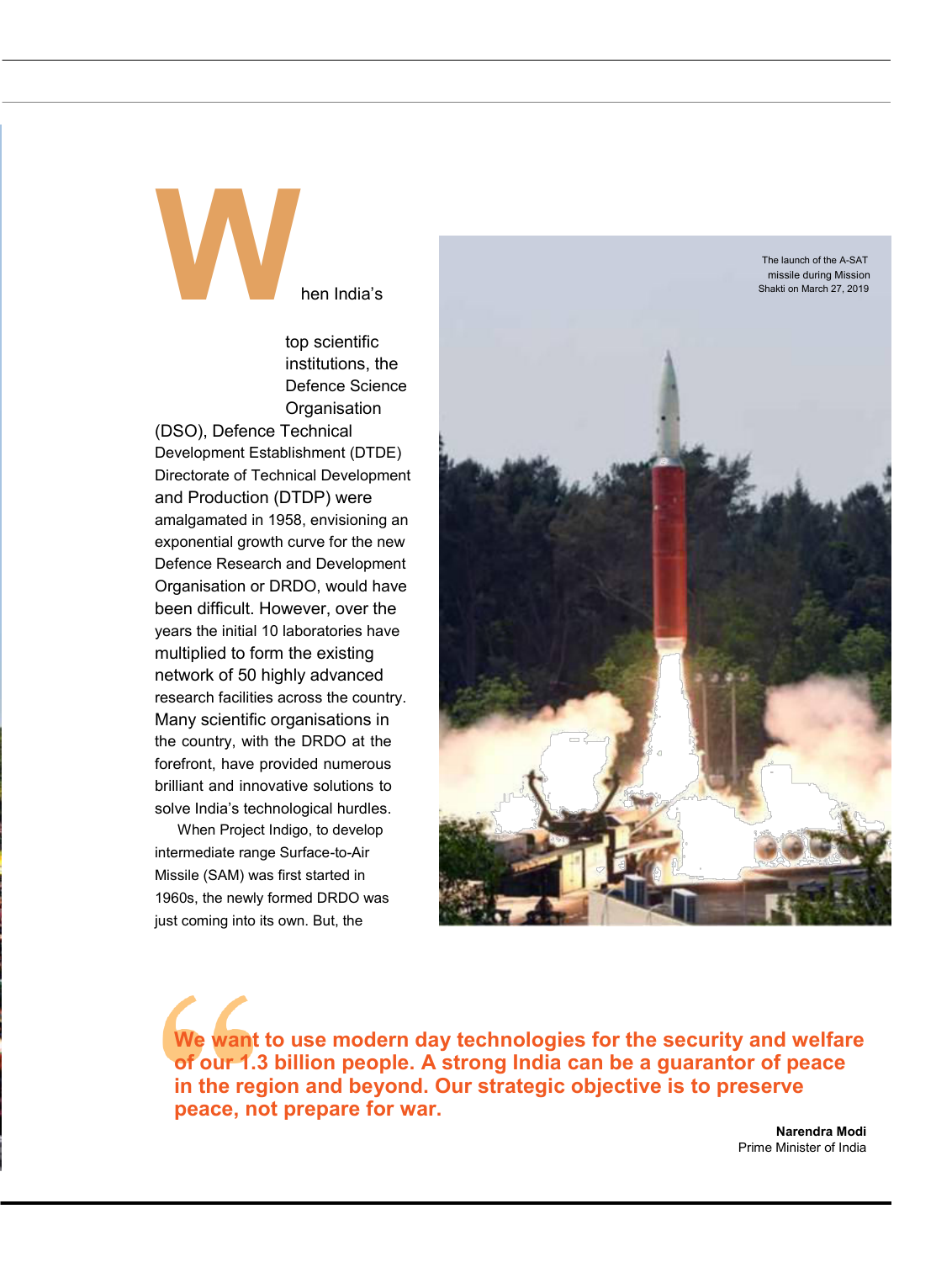## **Institutions**

unexploded ordinances but also diffuse them simultaneously.

# Defexpo 2020

At the Defence Expo held in Lucknow in February 2020, the DRDO emerged as the largest crowd puller.

The organistaion showcased recent innovations and advancements with a wide array of applications ranging from defence to counter-intelligence, surveillance and sanitisation operations.

> A highlight was the *Daksh* robot which is said to be one of the first machines to not only handle





**Top:** Defence minister of India Rajnath Singh (second from left) with his pilot Air Vice Marshal N Tiwari (second from right) after flying a sortie in a Tejas Light Combat Aircraft (LCA) at HAL Airport in Bengaluru; **Bottom :** The hypersonic scramjet technology mounted on Hypersonic Technology Demonstration Vehicle (HSTDV) at the APJ Abdul Kalam Launch Complex, off the coast of Odisha

successful launch of the Hypersonic Technology Demonstrator Vehicle (HSTDV) on September 7 is a testament to the massive growth of the DRDO, which has come in leaps and bounds.

Over the years, innovations have multiplied as the organisation has expanded itself to cover not just armaments, but also, electronics, instrumentation, advanced computing and simulation, capacity building, psychological research, reconnaissance and even medical research. Several times, leading innovations have put India at par with the select group of nations that have emerged as leading players when it comes to defence. Also, these innovations have been completely indigenous. Prime Minister of India Narendra Modi's call for self-reliance had already been incorporated at the DRDO, which has been bolstering the technological might of India's Army, Navy and Air Force for over 60 years.

### **Secure Space**

Almost a year after the successful demonstrator mission of India's antisatellite (A-SAT) missile, the country still remains one of only four nations with this capability (the other three being the USA, Russia and China). Coupled with India's surveillance capacity, the precision striking capabilities of the A-SAT missile extended a safety-net well into outer space with a demonstration mission code named Shakti.

The A-SAT will play a critical role in providing necessary deterrence against rogue satellites as well as intercontinental ballistic missiles. Following PM Modi's go-ahead in 2016, the building blocks of the A-SAT missile were integrated and Mission Shakti started becoming a reality. "The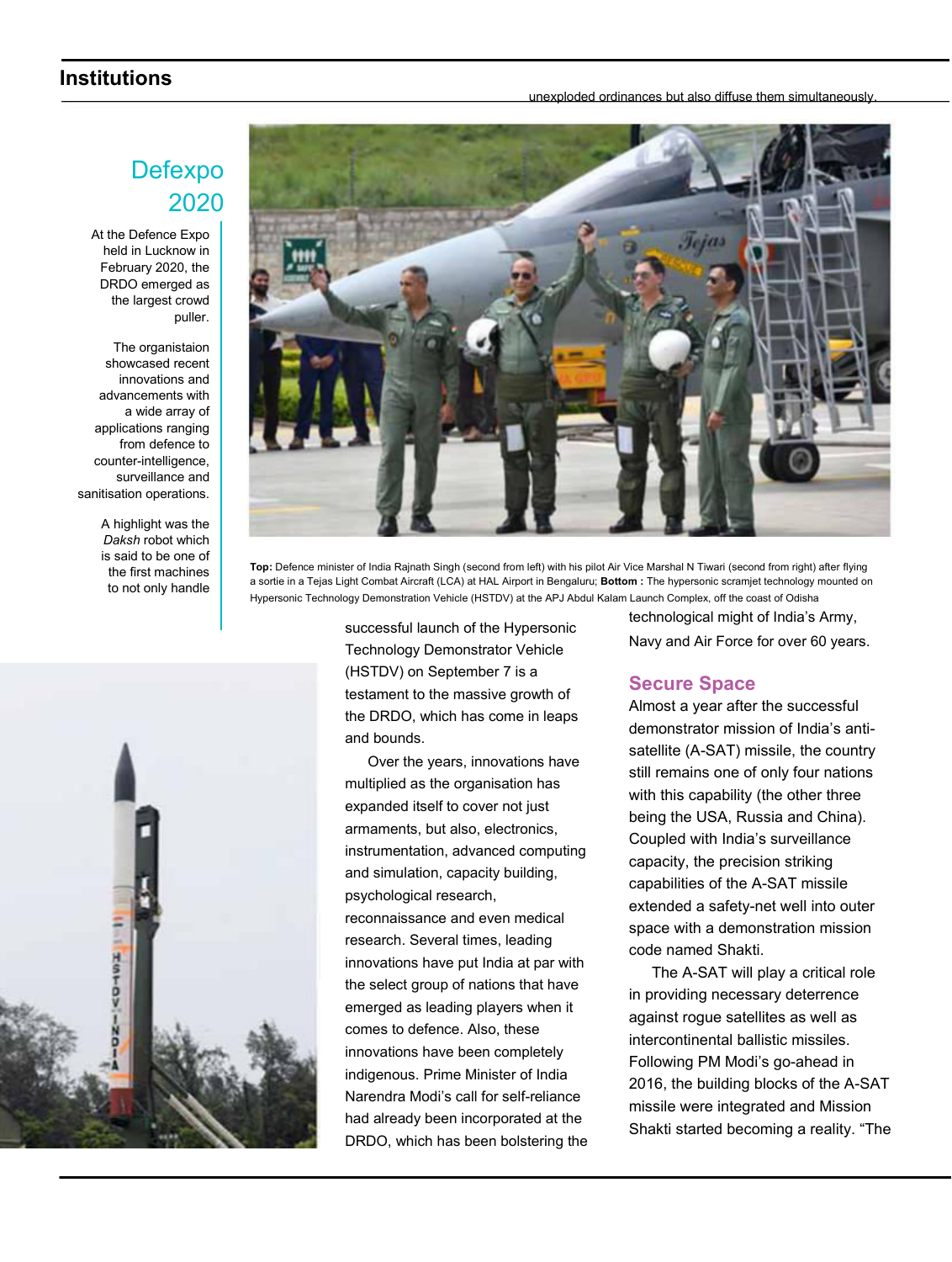during the Republic Day parade in New Delhi

short time taken by DRDO to demonstration indicates the maturity of technologies, dedication,

willingness and capability of DRDO fraternity to accept technological challenges for its time-bound realisation," says Dr G Satheesh Reddy, Chairman of the DRDO. The missile has a precision striking capability and it has achieved the desired objectives through the successful test.

#### **Bridge to success**

Another major development from the DRDO for land operations on unfavorable terrains was the Sarvatra bridging system. The multi span

migrate from concept to capability in partnerships to provide some of the best The DRDO has been actively participating innovative solutions for frontline workers to combat the spread of COVID-19

> system offers a solution for all types of military traffic over wet or dry obstacles for 75 metres.

The Air Defence Tactical Control Radar (ADTCR) is a highly advanced surveillance, detection, tracking and identification equipment developed by the DRDO. The Radar can be deployed in plains, deserts and in the mountain regions for the purpose of tactical early warning for ground based weapon systems.

The Air Defence Tactical Control Radar (ADTCR) designed by the DRDO, showcased

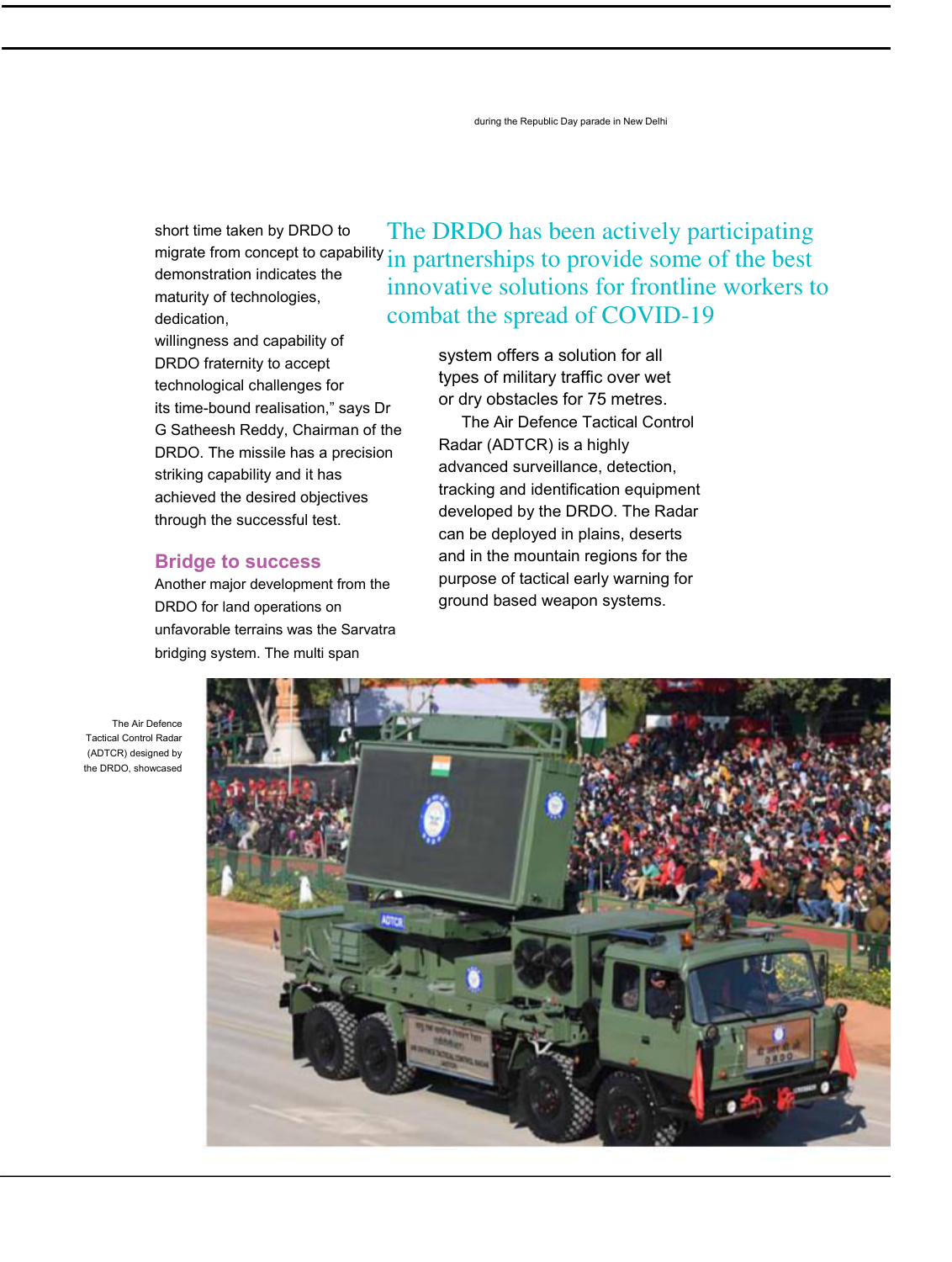#### **BEYOND ARMS**

In the recent past, the DRDO has joined hands to form symbiotic partnerships with domestic manufacturers to provide innovative solutions for their scientific problems. The Light Combat Aircraft (LCA), Tejas, fitted with the ultra-modern and indigenously developed Kaveri jetengine has become a good example of multifunctional partnerships. The development of these LCA with HAL (Hindustan Aeronautics Limited) has been a massive success as the technology, unavailable in the country, has been developed from scratch and has emerged as a pioneer in indigenous technological advancement. Infact, a critical-technology from these aircraft, the Onboard Oxygen (OBOX) generation system that ensures non-stop supply

of oxygen while undertaking longendurance missions, has even been offered to hospitals assisting patients with respiratory distress due COVID-19 infections.

Moreover, in a partnership with Tata motors, an automotive giant, the organisation has also developed a stateof-the-art eight-wheeled Amphibious Wheeled Armoured Vehicle (WhAP).

When the DRDO joined the fight against the spread of COVID-19 with its decision to support production of ultramodern sanitising equipment and PPE kits, the front-line medical and essential workers breathed a sigh of relief. Since then, the institution has been actively participating in partnerships to provide some of the best innovative solutions to combat the spread of COVID-19. Take

The *Sarvatra* Bridging system showcased during the Republic Day parade on Rajpath, New Delhi (January 26, 2020)